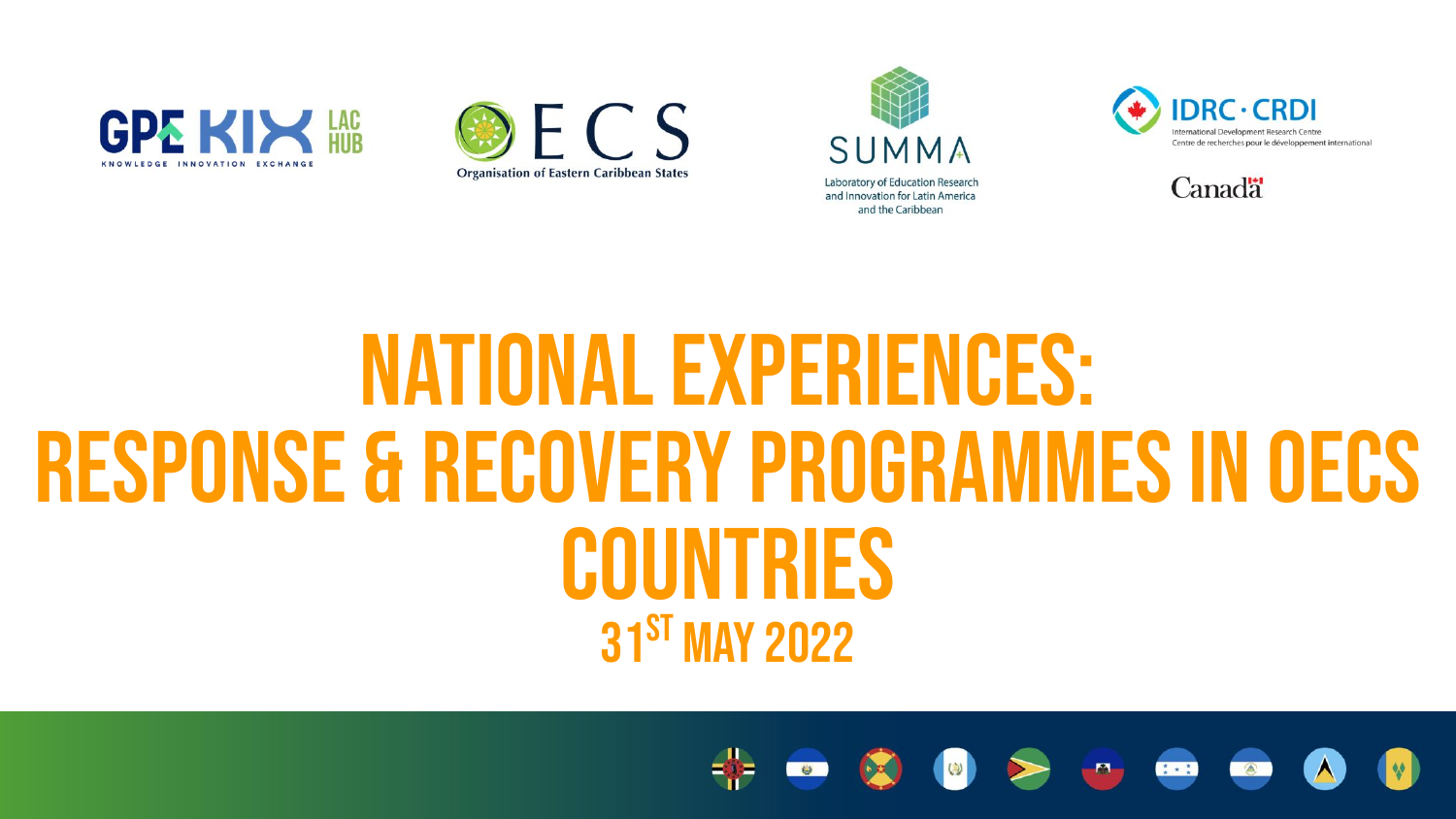# **NATIONAL PRIORITIES OF THE RESPONSE & RECOVERY PLAN: GRENADA**

#### **ASTRA MCKENZIE, EdD MATIONAL COORDINATOR, OECS PEARL GRENADA**

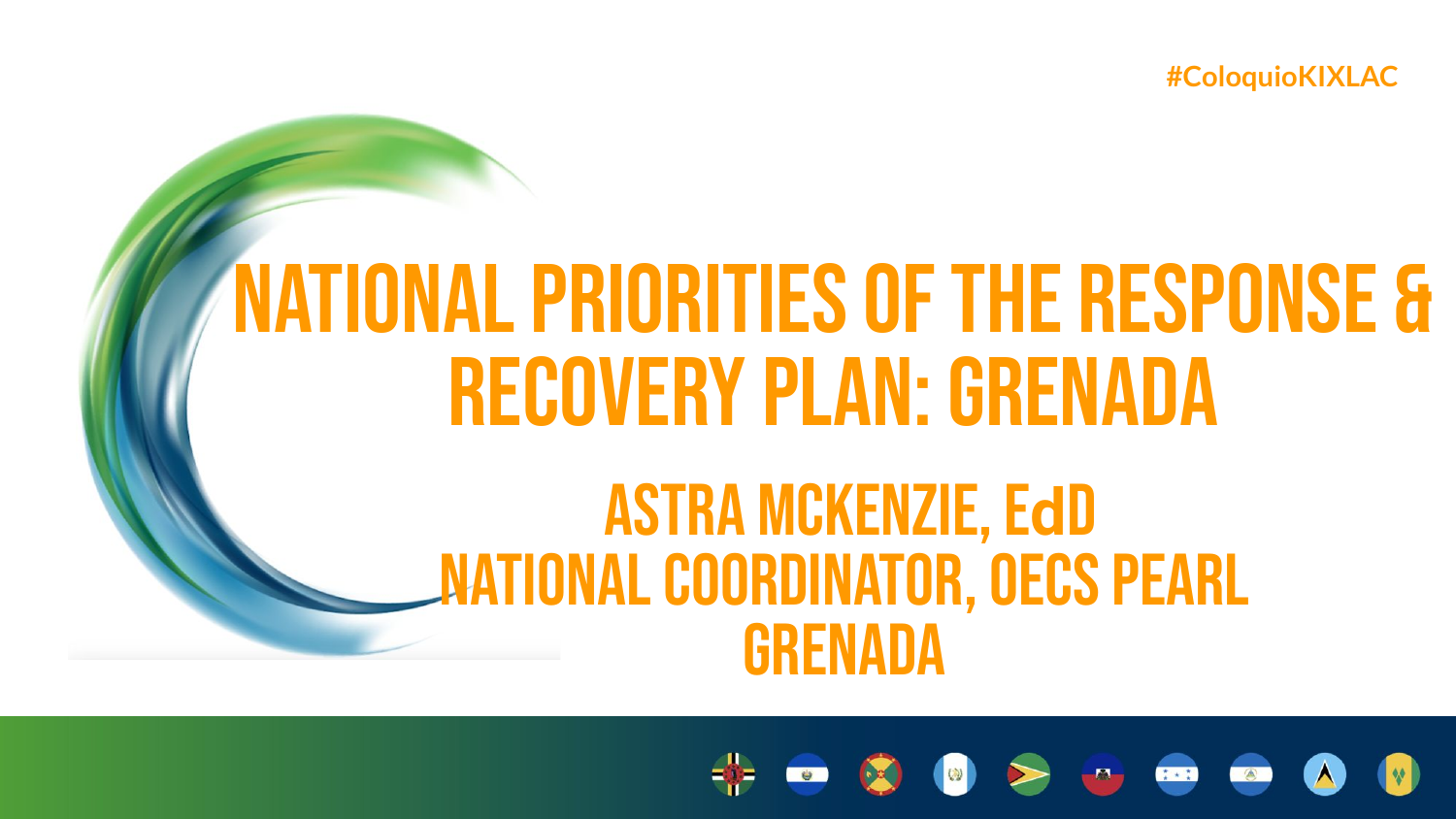## National Priorities of the Recovery Plan

- 1. Continuity of Learning
- 2. Psycho-social support
- 3. Transition to distributed learning
- 4. Academic Recovery Program
- 5. Water Sanitation & Hygiene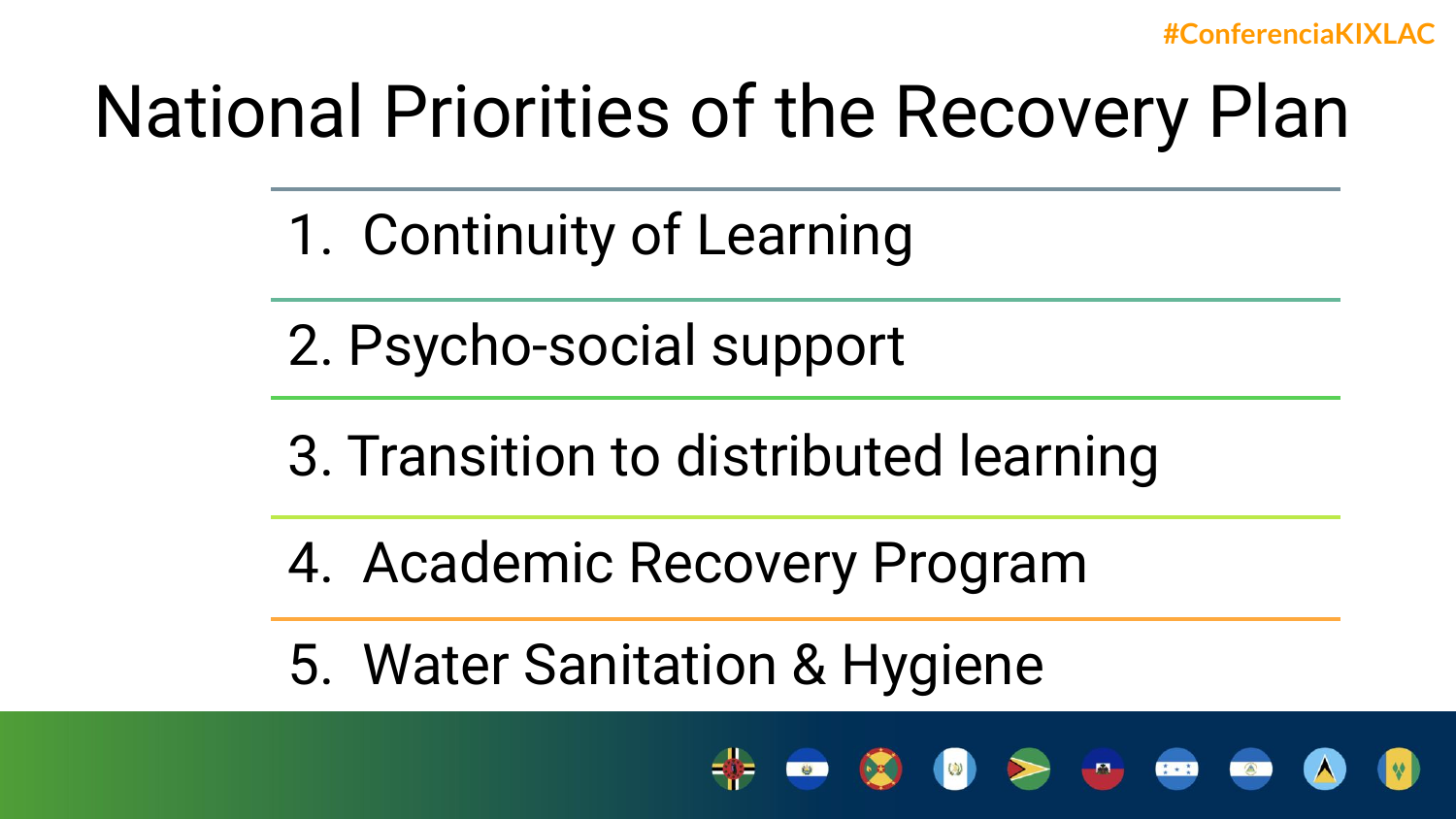#### Continuity of Learning **#ConferenciaKIXLAC**

Prioritizing learning

Online Platforms for Learning Support

Communication (tutorials, guidelines)

Phasing in face-to-face instruction

Guidelines for safe reopening of schools

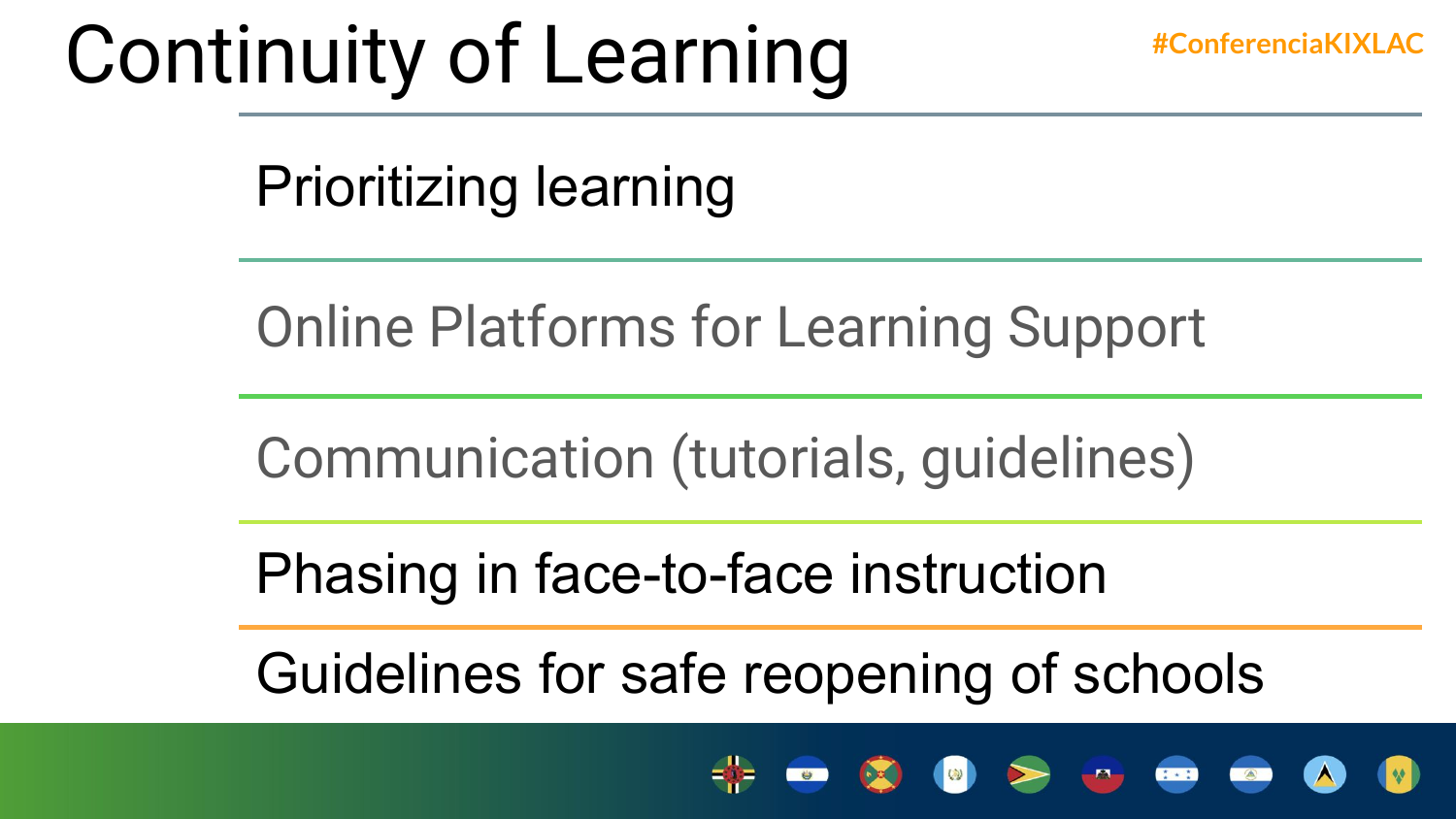## Psycho-Social Support **#ConferenciaKIXLAC**

⬥ Virtual counselling services

- ⬥ Debriefing Sessions
- ⬥ Hotline Phone Counselling support
- ⬥ Counsellor on Call program
- ⬥ Psychological first aid training
- ⬥ Webinar for teachers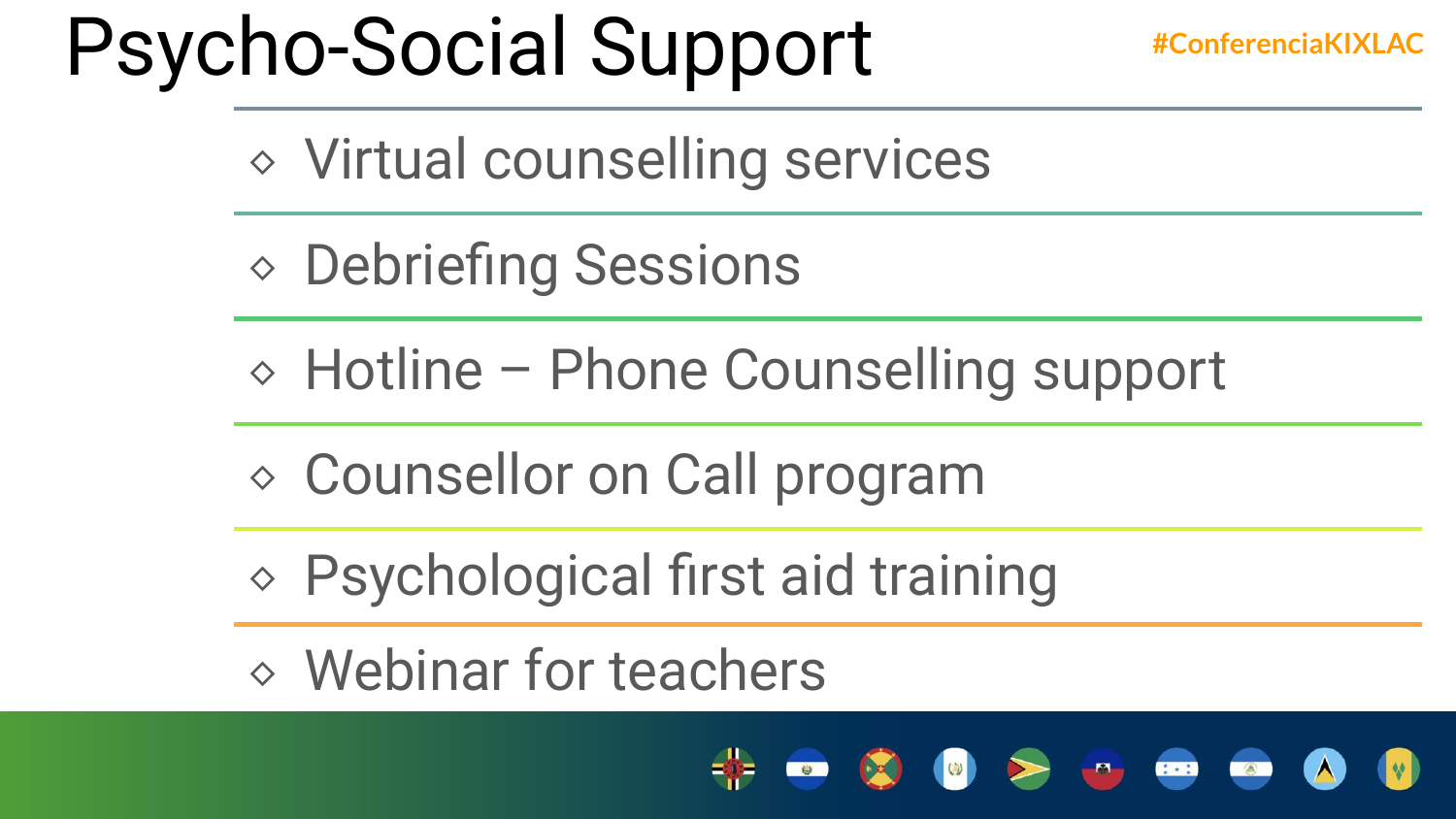#### Transition to distributed learning **#ConferenciaKIXLAC**

⬥ Online platforms

⬥ Digital devices

**◇ Basic IT Training for teachers** 

⬥ Distributed Teaching & Learning training

⬥ Learning & teaching support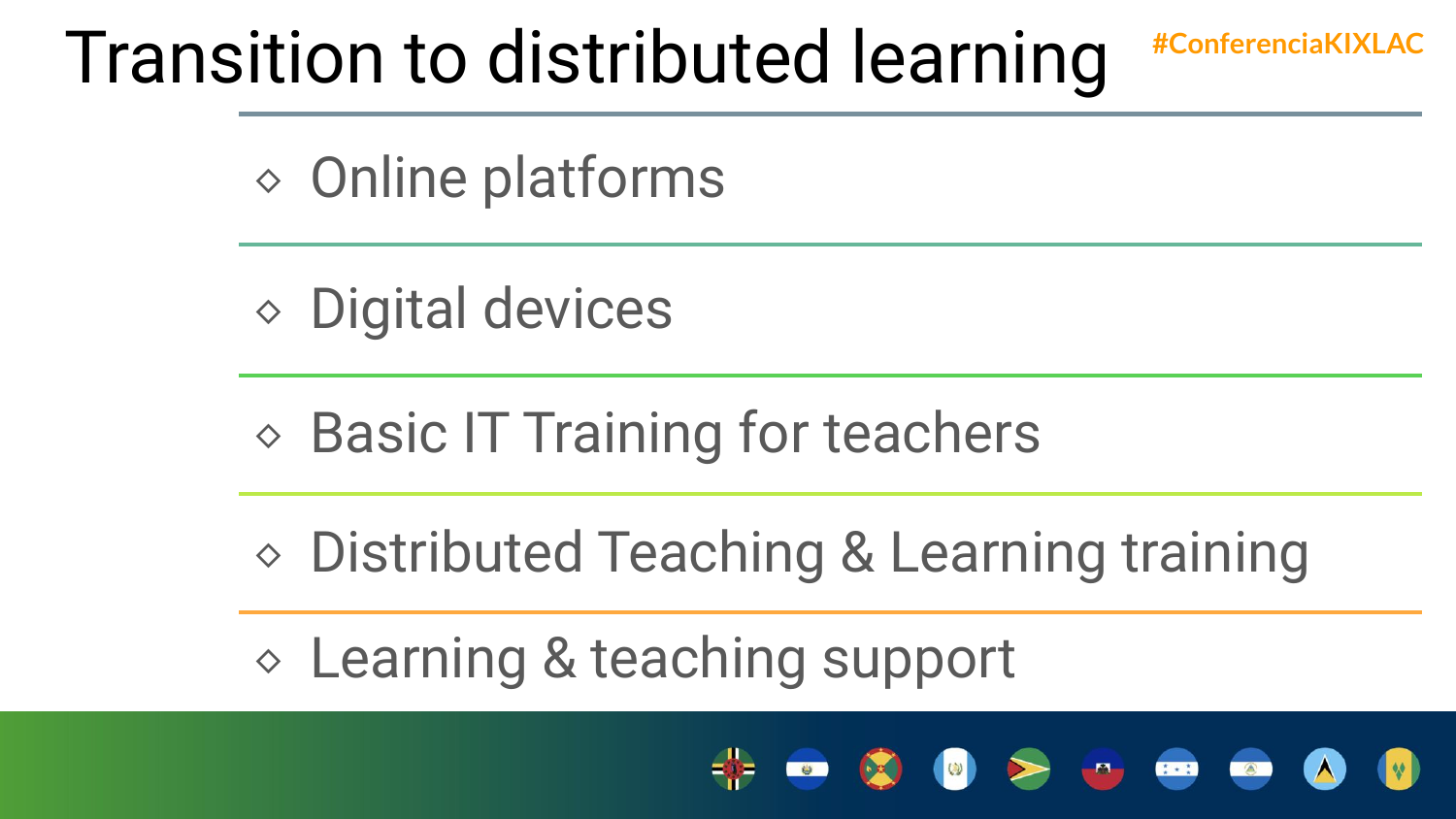#### Academic Recovery **#ConferenciaKIXLAC**

⬥ Psychosocial Support for Teachers

- ⬥ Teacher Professional Development
- ⬥ Diagnostic Tools and Assessment
- ⬥ Special Education and Disability
- ⬥ Engaging and Supporting Parents

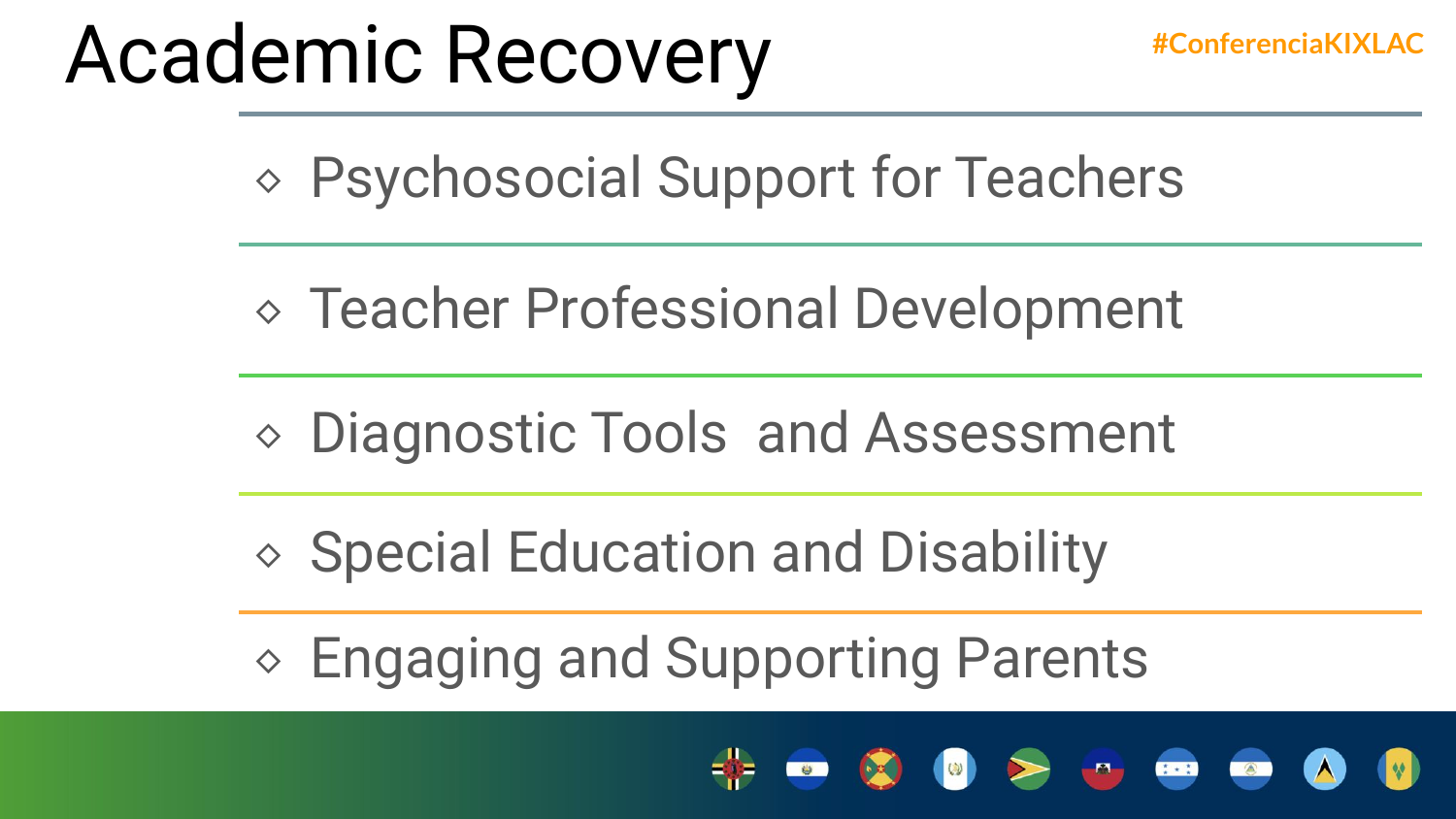## Water Sanitation & Hygiene **#ConferenciaKIXLAC**

⬥ Sanitization supplies & services

⬥ Hygiene kits for students

- ⬥ Installation of handwashing stations
- $\Diamond$  Installation of water tanks

⬥ Procurement of single desks & chairs

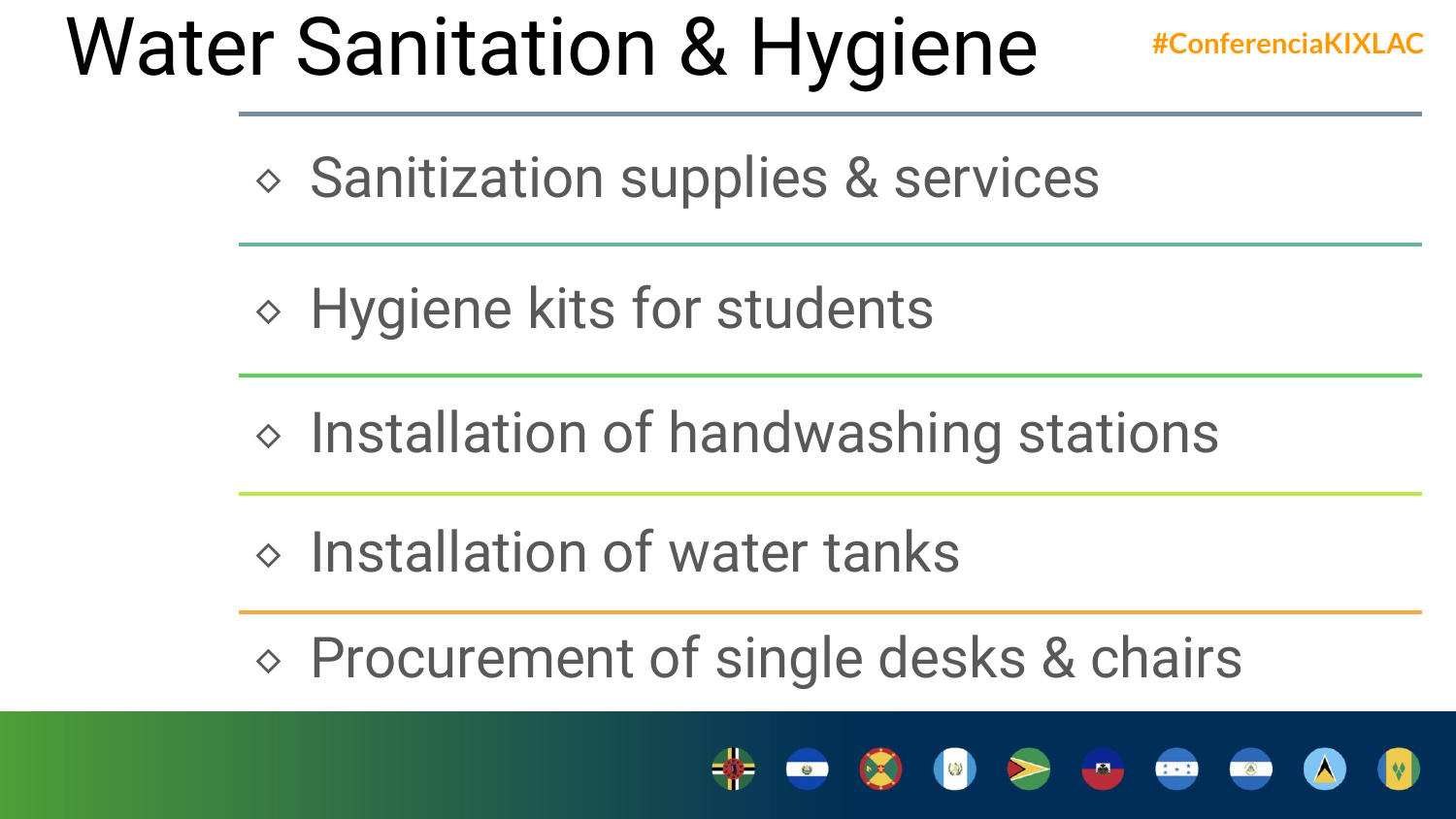# **IMPLEMENTATION CHALLENGES: GRENADA**

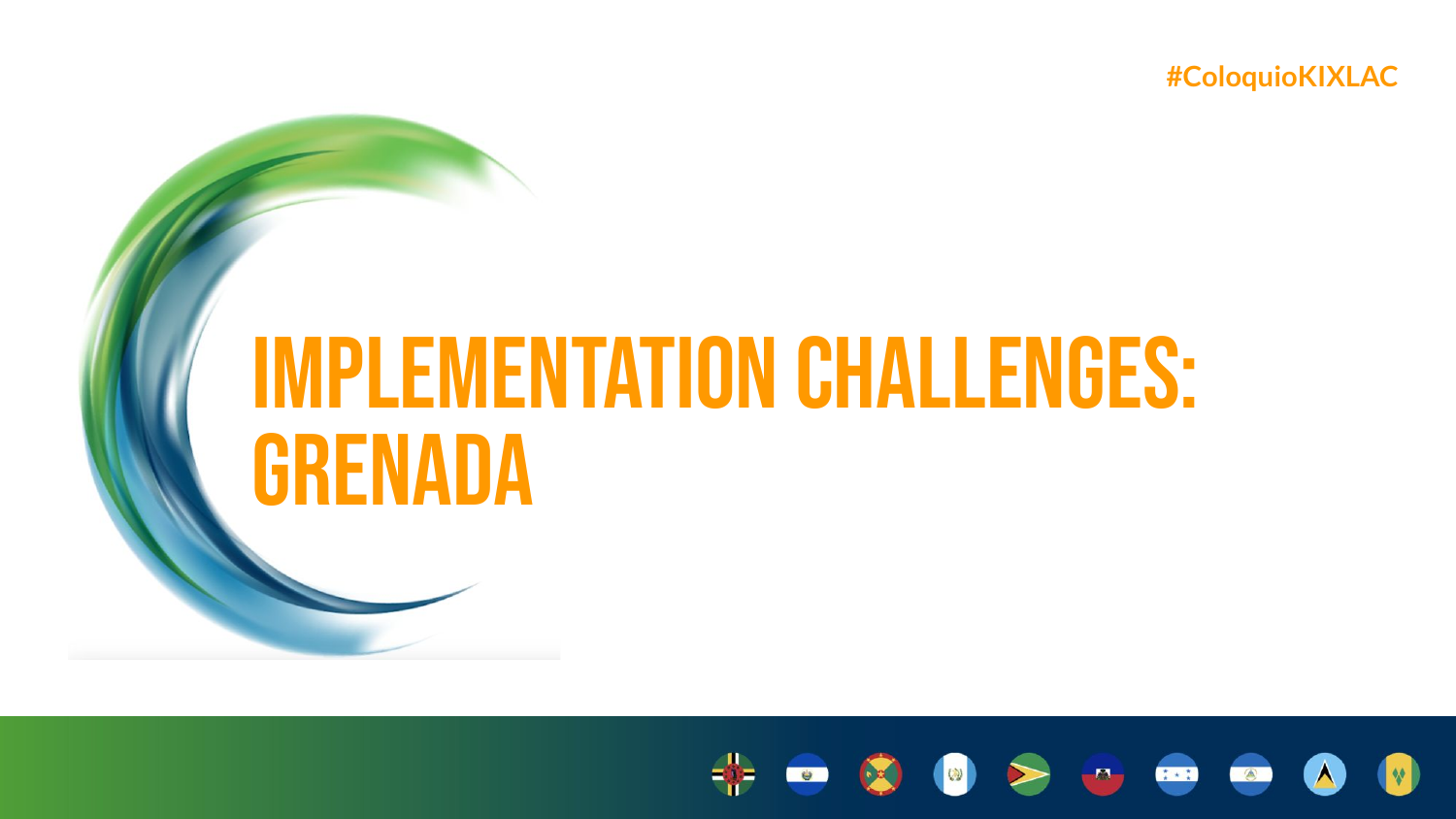# Main Challenges **#ConferenciaKIXLAC**

- ⬥ School closures & 'fluid' protocols
- $\Diamond$  Education in the face of fears
- ⬥ Teachers' and students' well-being
- ⬥ Internet access
- ⬥ Parents ability to support at-home learning
- ⬥ Academic gaps exacerbated
- ⬥ Procurement challenges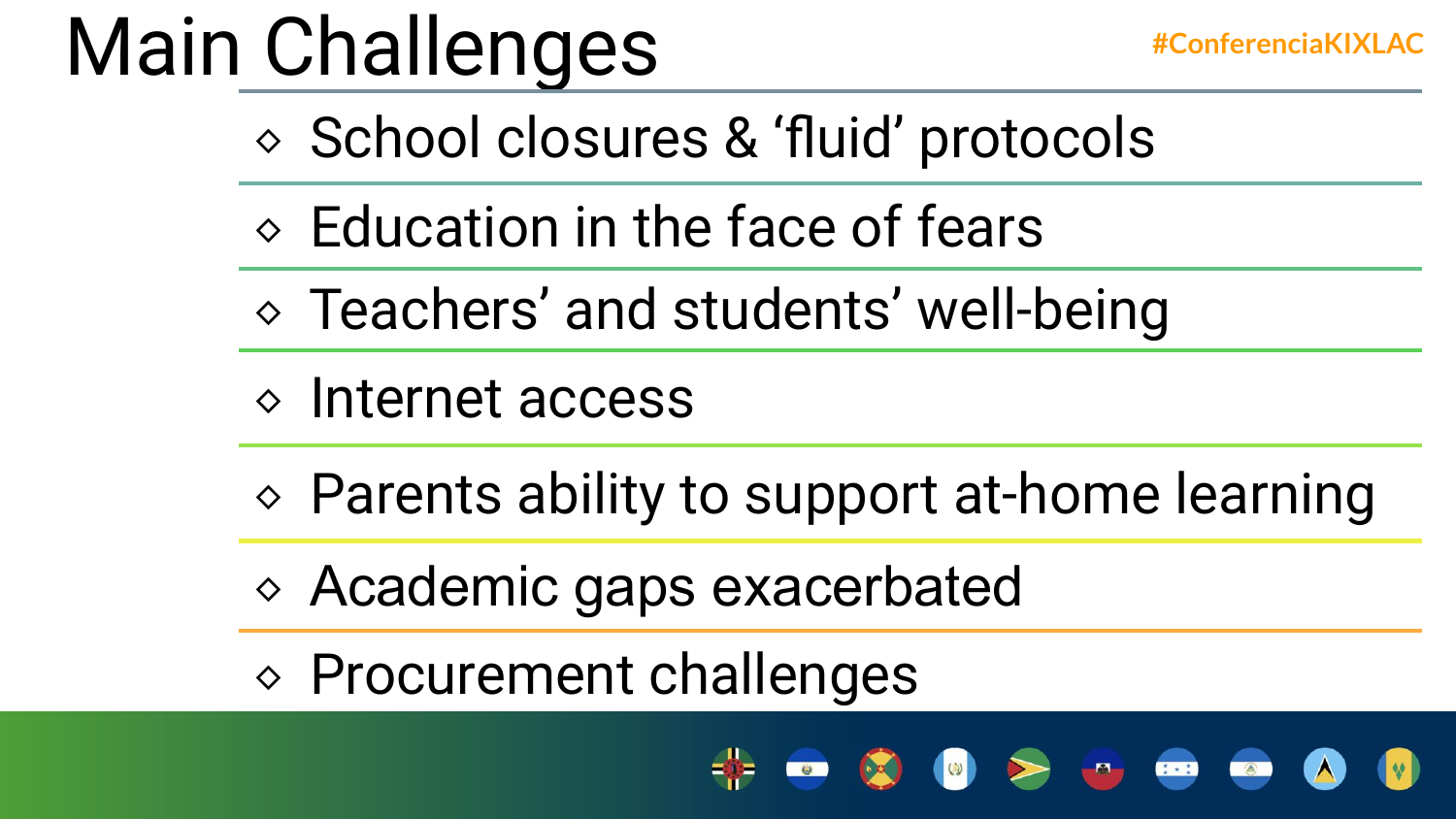# **SUSTAINABILITY OF THE PLAN: GRENADA**

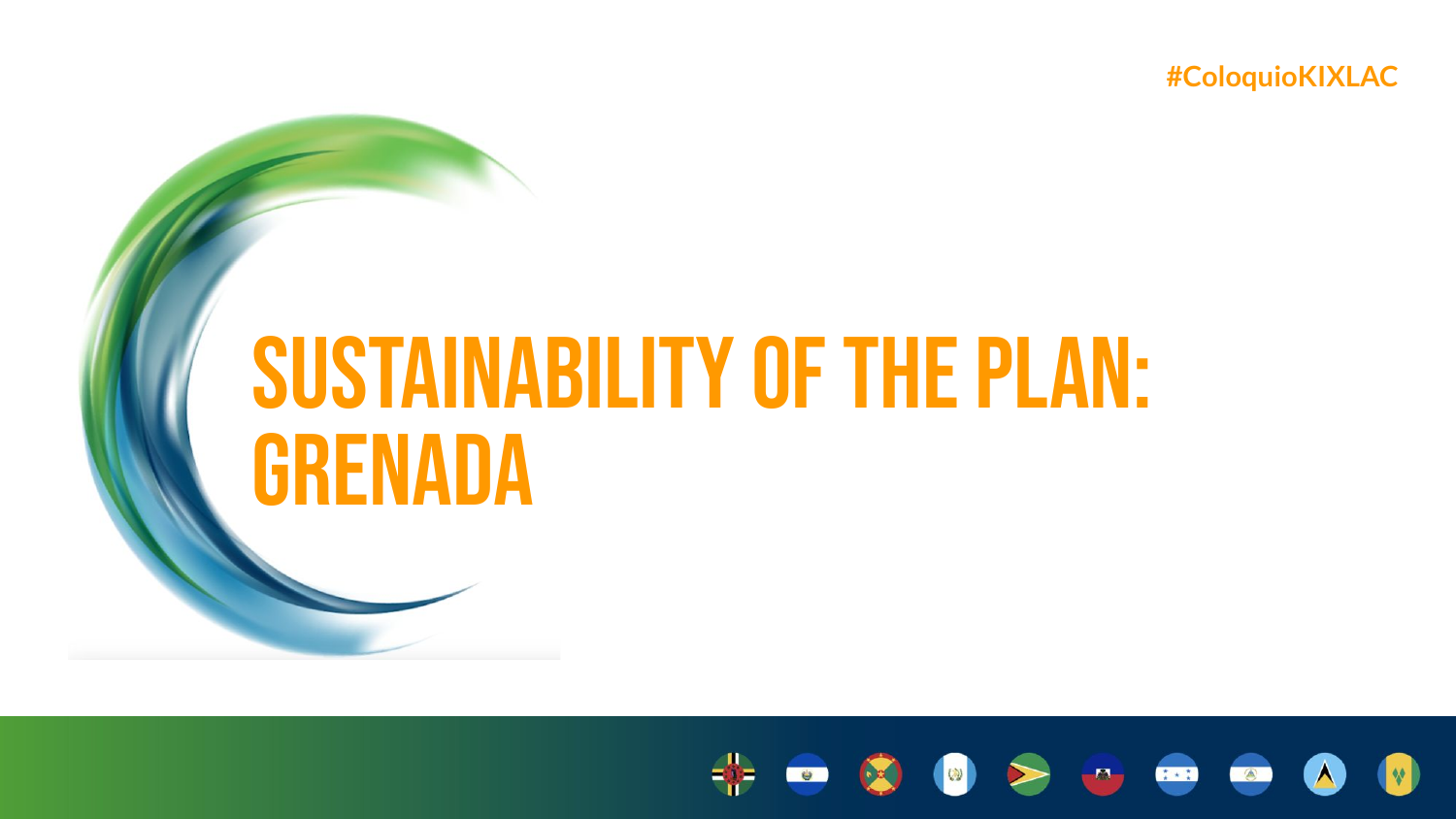## Sustainability of the Plan **#ConferenciaKIXLAC**

⬥ Psycho-social support

- ⬥ Academic Recovery LET'S REAP
- ⬥ Family-school-community-MOE engagement
- ⬥ TPD distributed teaching/learning pedagogies

#### ⬥ SPED Support